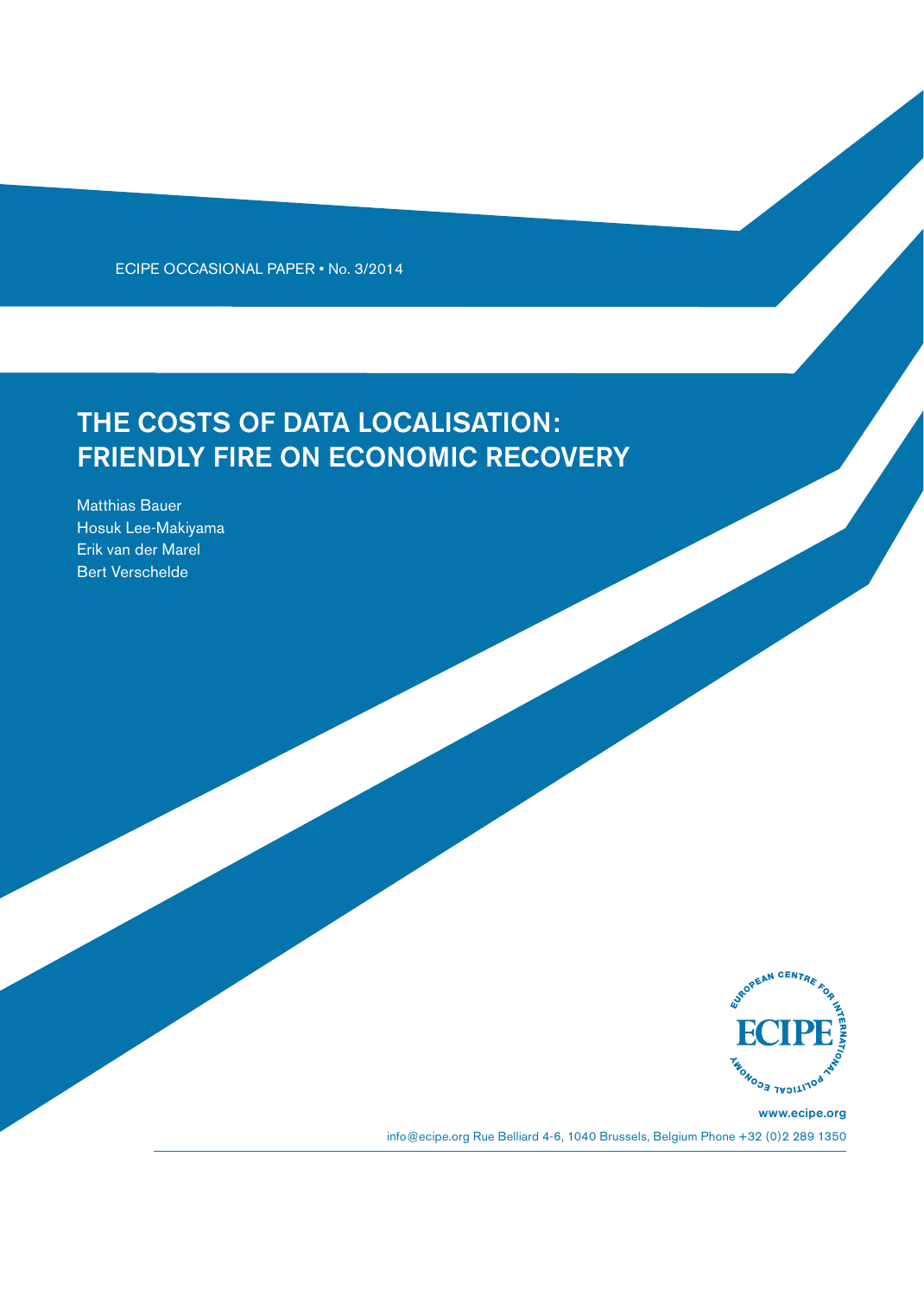*"When you can measure what you are speaking about, and express it in numbers, you know something about it; but when you cannot express it in numbers, your knowledge is of a meagre and unsatisfactory kind."*

—Lord Kelvin

## **SUMMARY**

- This paper aims to quantify the losses that result from data localisation requirements and related data privacy and security laws that discriminate against foreign suppliers of data, and downstream goods and services providers, using GTAP8. The study looks at the effects of recently proposed or enacted legislation in seven jurisdictions, namely Brazil, China, the European Union (EU), India, Indonesia, South Korea and Vietnam.
- Access to foreign markets and globalised supply chains are the major sources of growth, jobs and new investments – in particular for developing economies. Manufacturing and exports are also dependent on having access to a broad range of services at competitive prices, which depend on secure and efficient access to data. Data localisation potentially affects any business that uses the internet to produce, deliver, and receive payments for their work, or to pay their salaries and taxes.
- The impact of recently proposed or enacted legislation on GDP is substantial in all seven countries: Brazil (-0.2%), China (-1.1%), EU (-0.4%), India (-0.1%), Indonesia (-0.5%), Korea (-0.4%) and Vietnam (-1.7%). These changes significantly affect post-crisis economic recovery and can undo the productivity increases from major trade agreements, while economic growth is often instrumental to social stability.
- If these countries would also introduce economy-wide data localisation requirements that apply across all sectors of the economy, GDP losses would be even higher: Brazil (-0.8%), the EU (-1.1%), India (-0.8%), Indonesia (-0.7%), Korea (-1.1%).
- The impact on overall domestic **investments** is also considerable: Brazil (-4.2%), China (-1.8%), the EU (-3.9%), India (-1.4%), Indonesia (-2.3%), Korea (-0.5%) and Vietnam (-3.1). **Exports** of China and Indonesia also decrease by -1.7% as a consequence of direct loss of competitiveness.
- **• Welfare losses** (expressed as actual economic losses by the citizens) amount to up to \$63 bn for China and \$193 bn for the EU. For India, the **loss per worker** is equivalent to 11% of the average month salary, and almost 13 percent in China and around 20% in Korea and Brazil.
- The findings show that the negative impact of disrupting cross-border data flows should not be ignored. The globalised economy has made unilateral trade restrictions a counterproductive strategy that puts the country at a relative loss to others, with no possibilities to mitigate the negative impact in the long run. Forced localisation is often the product of poor or one-sided economic analysis, with the surreptitious objective of keeping foreign competitors out. Any gains stemming from data localisation are too small to outweigh losses in terms of welfare and output in the general economy.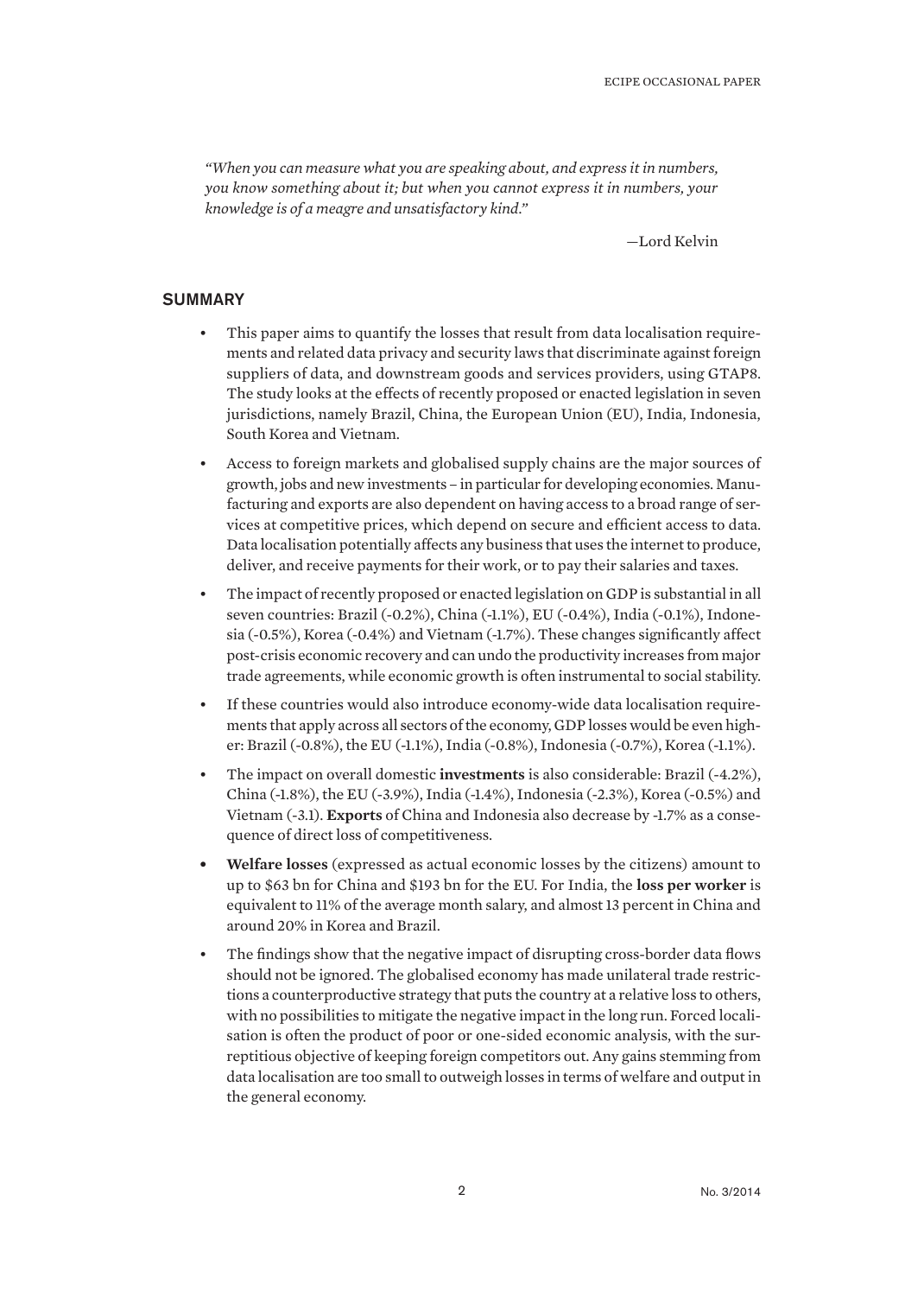#### INTRODUCTION

Over the past few years, there has been a widespread proliferation of regulatory restrictions of the internet, in particular for commercial use. Whereas governments' earlier endeavours to increase control over the internet had the implicit aim of keeping information outside state borders, this new breed of regulation aims at keeping data in. With the pretext of increasing online security and privacy, some governments are requiring mandatory storage of critical data on servers physically located inside the country, i.e. data localisation. Also, some data protection and security laws create barriers to cross-border data transfers to such an extent that they are effectively data localisation requirements.

The belief that forcing personal information, emails and other forms of data from leaving the country would prevent foreign surveillance or protect citizens' online privacy is flawed in several ways. First, many of the recent legislative proposals pre-date the surveillance revelations, and are not designed for addressing these issues. Second, information security is not a function of where data is physically stored or processed. Threats are often domestic, while storing information in one physical location could increase vulnerability. Thirdly, data localisation is not only ineffective against foreign surveillance, it enables governments to surveil on their own citizens. Moreover, users and business do not access data across borders with the purpose of evading domestic laws, while legal obligations do not always depend on where a server is physically placed.

As a result, data localisation, or discriminatory privacy and security laws to similar effect, has spawned severe protest from advocates for open internet and the global trading system. Forced localisation is often the product of poor or one-sided economic analysis, with the surreptitious objective of keeping foreign competitors out, or creating a handful of new jobs in e-commerce, data centres or consultancies. However, any job gains as a result of data localisation are minuscule compared to losses in terms of jobs and output in other parts of the economy.

Access to foreign markets through trade liberalisation and globalised supply chains are major sources of growth, jobs and new investments – in particular for developing economies. Given the nature of today's globally interconnected economy, poorly designed national policies that increase data processing costs have a severe economic impact as many sectors of the economy rely on digitally supplied services and goods. Manufacturing and exports sectors are also dependent on having access to a broad range of services at competitive prices – such as logistics, retail distribution, finance or professional services - which in turn are heavily dependent on secure, cost-efficient and realtime access to data across borders. When data must be confined within a country, it does not merely affect social networks and email services, but potentially any business that uses the internet to produce, deliver, and receive payments for their work, or to pay their salaries and taxes.

This paper aims to quantify the economic losses that result from data localisation requirements and related data privacy and security laws that discriminate against foreign suppliers of data. It does so by using a computable general equilibrium model (CGE) called GTAP8 (see Annex II), which is a well-acknowledged methodology that is frequently used for trade and economic impact analyses by academia and policymakers worldwide. The study looks at the effects of the recently proposed or enacted legislation in seven jurisdictions, namely Brazil, China, the European Union (EU), India, Indonesia, South Korea and Vietnam. Some of these countries have conducted quantitative impact studies (notably the EU) measuring institutional or firm-level costs.<sup>1</sup> Yet, no public study by a market regulator has investigated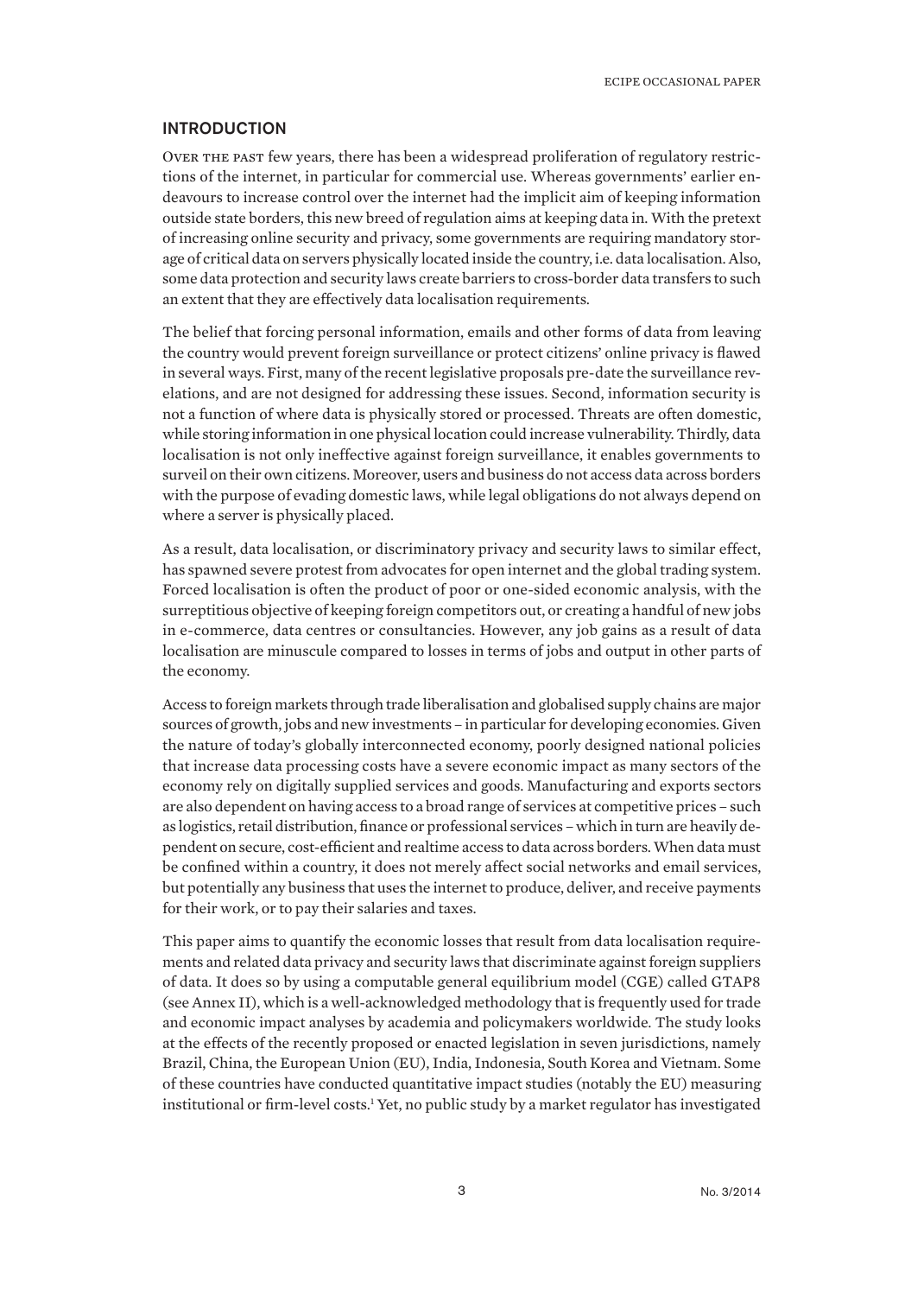the effects on exports, gross domestic product (GDP) and consumer welfare as a result from proposed data localisation requirements or privacy laws.

## OVERVIEW OF RELEVANT INTERNET AND PRIVACY REGULATIONS

The analysis looks at a number of recently introduced or proposed measures with respect to data localisation by conducting a survey in each of the aforementioned countries' jurisdictions. The measures are assumed to alter the costs of engaging in commercial activities in the selected countries (a brief description of all measures in each country can be found in Annex I). The way in which these primarily privacy and security related measures operate is of principal importance for accurate data modelling. For instance, data localisation requirements are effectively disruptive bans of data processing and hence the foreign provision of that service into the domestic territory. The ban can be introduced economy-wide (e.g. China, Vietnam), or selectively to a particular sector (e.g. only financial services in Korea).

Besides data localisation, a number of administrative regulatory barriers could be introduced through additional legal obligations that increase compliance costs, such as stricter consent requirements, a right to review personal information held by firms, the requirement to notify a market regulator and/or data subjects in case of potential security breaches. Some measures are institutional such as the requirement to appoint a data privacy officer (DPO) within the organisation; while others increase business risks by introducing sanctions for non-compliance (in many cases with ambiguous laws), or a government's right to access a business proprietor's or its clients' data.

Overall, compliance with these measures increases the operational expenditure of firms which raises domestic prices and non-tariff barriers (NTB) on imports. Therefore, in order to measure the actual or potential costs of introducing these measures, for this paper we have estimated the costs of all data localisation measures using two different scenarios:

- Scenario 1, which is based on the actual proposed regulations as defined in Table 1, including data localisation in each country as per today.
- Scenario 2, which is based on the actual proposed regulations, but with the addition of a data localisation requirement applied to all sectors in each country.

|                                                   | <b>Brazil</b>  | China      | <b>EU28</b> | India      | Indonesia | Korea     | Vietnam        |
|---------------------------------------------------|----------------|------------|-------------|------------|-----------|-----------|----------------|
| Data localisation requirement                     | No             | Yes        | No          | Partial    | Yes       | Partial   | Yes            |
| Consent required for data<br>collection           | <b>Yes</b>     | <b>Yes</b> | Yes         | <b>Yes</b> | Yes       | Yes       | N <sub>o</sub> |
| Consent required for transfer<br>to third parties | Yes            | Yes        | No.         | <b>Yes</b> | No.       | Yes       | N <sub>o</sub> |
| Right to review                                   | No             | <b>No</b>  | Yes         | Yes        | Yes       | Yes       | No             |
| Right to be forgotten                             | Yes            | Yes        | <b>Yes</b>  | No         | No.       | Yes       | Yes            |
| Breach notification                               | N <sub>o</sub> | Yes        | <b>Yes</b>  | No         | Yes       | Yes       | No.            |
| Impact assessment                                 | N <sub>o</sub> | Yes        | <b>Yes</b>  | <b>No</b>  | No        | No        | No.            |
| Data privacy officers                             | No             | No.        | Yes         | No         | No        | Yes       | No             |
| Sanctions for non-compliance                      | Yes            | Yes        | Yes         | Yes        | Yes       | Yes       | No.            |
| Government access required                        | Yes            | <b>No</b>  | <b>No</b>   | Yes        | No        | No        | Yes            |
| Data retention requirement                        | <b>Yes</b>     | <b>No</b>  | No.         | Yes        | No.       | <b>No</b> | Yes            |

#### TABLE 1: OVERVIEW OF REQUIREMENTS IN LEGISLATIVE PACKAGES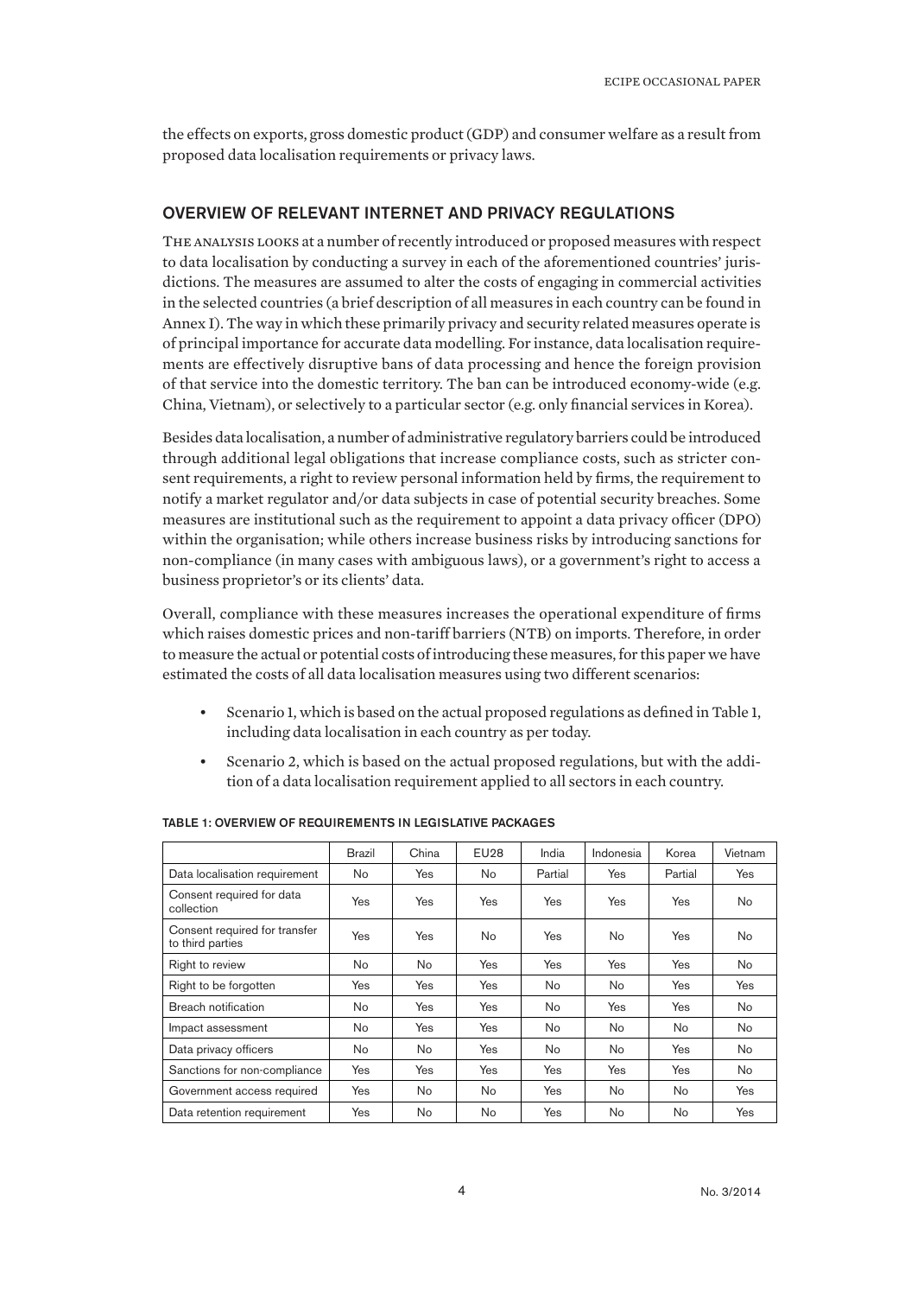## CONCEPTUAL MODELLING

The scenarios are calculated using several economic shocks caused by data restrictions. If new regulations restrict businesses and individuals from using data in a reasonable manner – prices of any good or service that uses data in its production would also increase. For example, the input costs for a logistics company would increase as they can no longer process data on its customers or shipments using their existing IT suppliers or infrastructure, or are faced with some compliance costs for doing so. This new cost is passed on to its customers – who may be manufacturers, exporters and consumers. Thus, increased regulation leads firstly to domestic productivity losses for various sectors of the economy. Secondly, it creates an additional trade barrier against data processing and internet services, or any service (to a lesser extent also goods) that depends on the use of data for delivery. Thirdly, as the competitiveness of the economy changes, investments (both domestic and foreign) will be affected. Finally, the effectiveness of R&D is affected to the extent that product development depend on customer and market data to compete in the market place.

The first shock, which measures the effect on productivity, is created using a so-called augmented product market regulatory (PMR) index for all regulatory barriers on data, including data localisation, to calculate domestic price increases or total factor productivity (TFP) losses.<sup>2</sup> It sets out what domestic companies will have to pay additionally for sourcing domestic data services by first estimating the general effect of administrative burdens in data processing services on prices and TFP in each sector of the economy. Data processing services is an important input for production – and by using existing indexes from the OECD measuring administrative barriers in services over time, we evaluate the extent to which these administrative barriers in data services affect other parts of the economy through the use of data services. For example, the telecommunications sector is very data intensive (with 31% of its inputs being data-related) and should be more heavily affected by regulation; similarly, data processing is 5 to 7% of the total inputs used by business/ICT and financial services.3

The index is then raised based on the regulatory barriers as given in Table 1 for each country. Not all of these measures are equally restrictive, and their relative importance is therefore weighted according to their relative cost impact.<sup>4</sup> By benchmarking the resulting index against the estimate prior to the legislation and data processing intensities for all sectors, we compute the price and TFP changes for all sectors in each country as a result of data localisation and administrative barriers.

The second methodology computes cost differences between countries as a result of data localisation requirements in each of the countries. Two types of data are primarily used – namely the Data Centre Risk Index,<sup>5</sup> and an empiric observation of cost differences.<sup>6</sup> The first source ranks countries according to a number of risk factors that affect the costs of operating a data centre – a ranking that closely follows the general cost structure across countries of setting up a centre as a consequence of data localisation measures. The observations of actual costs are broadly in line and thereby confirm the Risk Index.

These costs are up-front trade costs each firm will need to incur when investing in and exporting to one of our selected countries (see Annex II). These trade costs are allocated across all sectors in each economy based on the intensity with which each sector uses data services. The final numbers are interpreted as the additional costs a firm will need to pay for using data services when entering one of the countries in which data localisation laws are implemented.

The third shock occurs on investment, which forms a major driver for economic growth for developing countries in particular. However, as the regulatory environment imposes more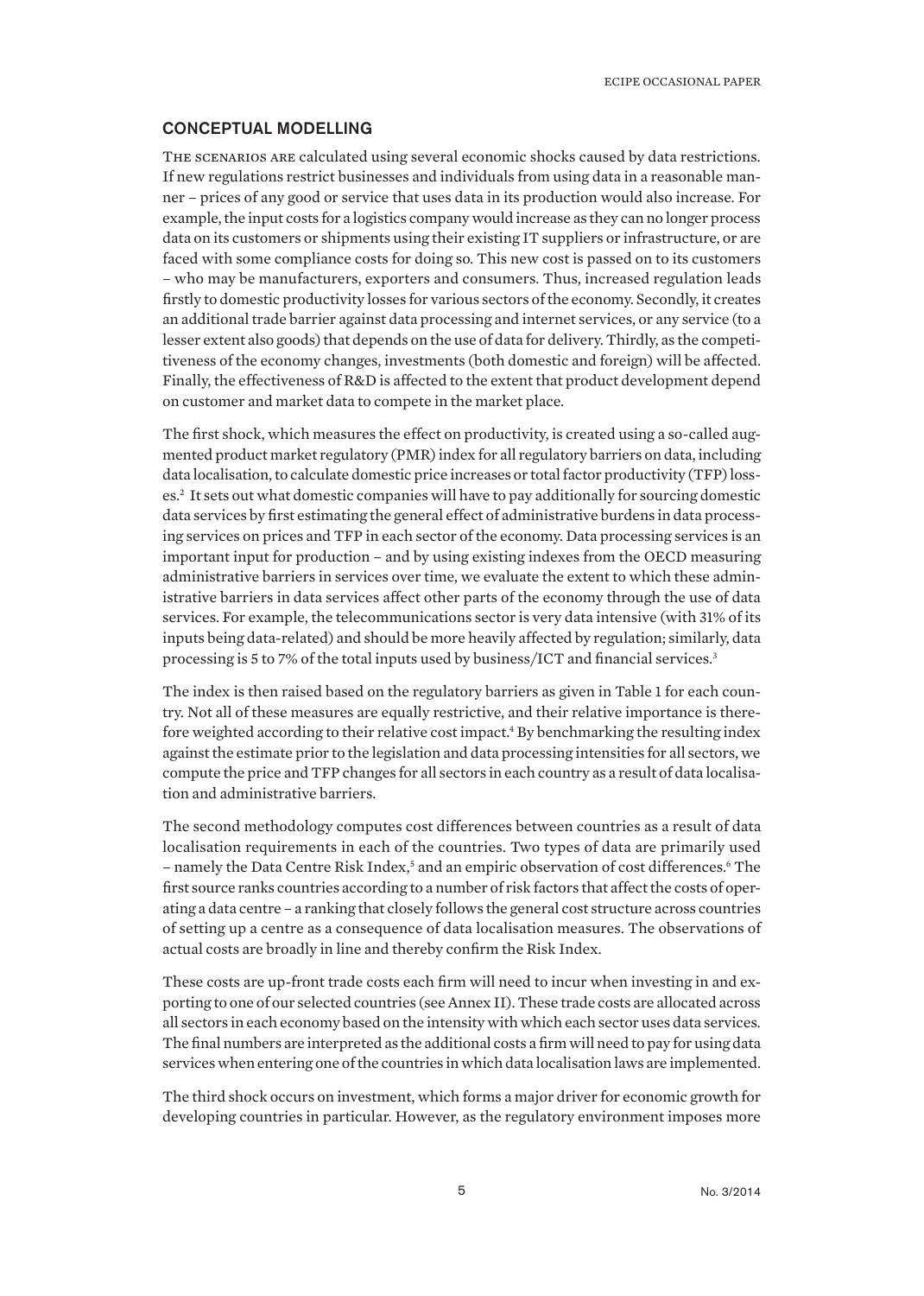market limitations, investments made by both domestic and foreign entities will decrease. In GTAP8 this is introduced as a change in rate of return on investments (see Annex II). Furthermore, a final shock occurs as an additional effect on the return on investment, which is derived from research and development. A survey by Xu, Zhu, Gibbs (2004) provides the share of firms in developed and developing countries respectively that uses online sales, advertising or electronic data interchanges (EDI).7 These numbers are also consistent with industry reports on the share of firms that uses CRM (customer relationship management) applications for data mining of their customers.8 The relation between R&D expenditure and return is given by several studies (notably Hall, Foray, Mairesse, 2009; Ortega, Argilés, 2009, Rogers, 2009), based on empirical evidence.

## THE OUTCOME OF THE SIMULATIONS

THE OUTCOME OF the simulations shows that the impact on economic activity in all economies is considerable. Figure 1 summarizes the results of the two scenarios outlined above. The realistic Scenario 1 naturally gives lower overall outcomes than Scenario 2 except for China, Indonesia and Vietnam where economy-wide data localisation has already been introduced or is being considered (and is hence included already in Scenario 1).

India suffers the lowest GDP effects as a result of our simulations in the realistic scenario 1. However, this would increase drastically if India were to implement a data localisation requirement. Brazil also has relatively low GDP losses (0.2%) based on Scenario 1 but this effect quadruples if data localisation is applied. Both the EU and Korea also report substantial differences between the two scenarios as a result of economy-wide data localisation.



FIGURE 1: GTAP SIMULATIONS ON GROSS DOMESTIC PRODUCT (GDP) FOR SELECTED COUNTRIES. CHANGES IN %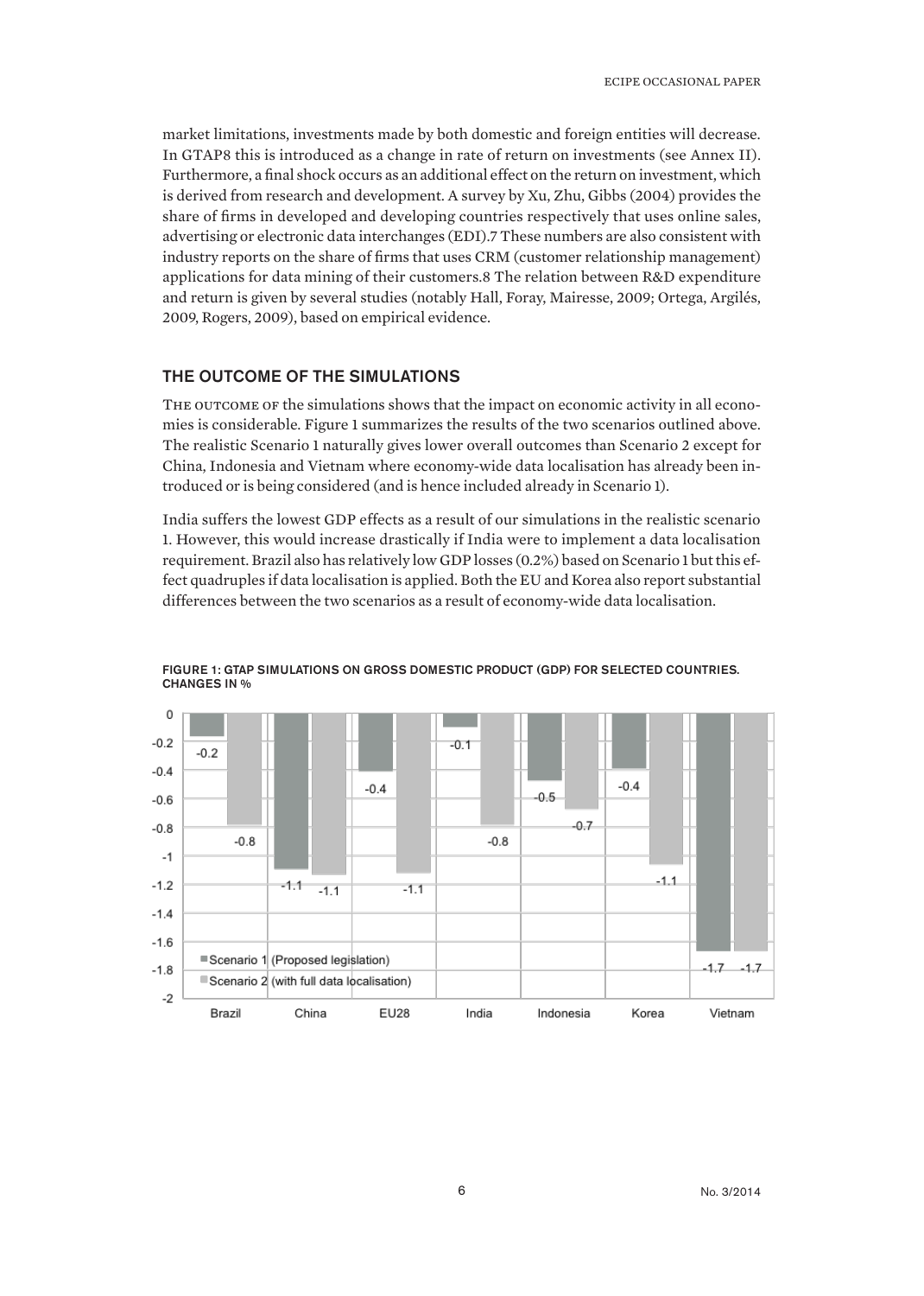Overall, for some countries these losses are rather sizable. In many cases, the effects on GDP are sufficient to eradicate the economic gains produced by most trade agreements they have negotiated or are currently negotiating, e.g. Transatlantic Trade and Investment Partnership (TTIP) or Trans-Pacific Partnership (TPP) – for instance, in the case of Brazil, Vietnam and Korea current growth projections would be dented by at least one-third (figure 2).

The GDP loss in Scenario 1 is sufficient to put the EU back into decline (figure 3) – also, the European Commission projects a GDP growth of one percent in seven years (approx. 0.14% year-on-year) from its European Cloud strategy, whereas data localisation leads to at least 1% decline in just one year for the EU.



#### FIGURE 2: PROJECTED GDP GROWTH (2014); ADJUSTED FOR SCENARIO 2 CHANGES IN %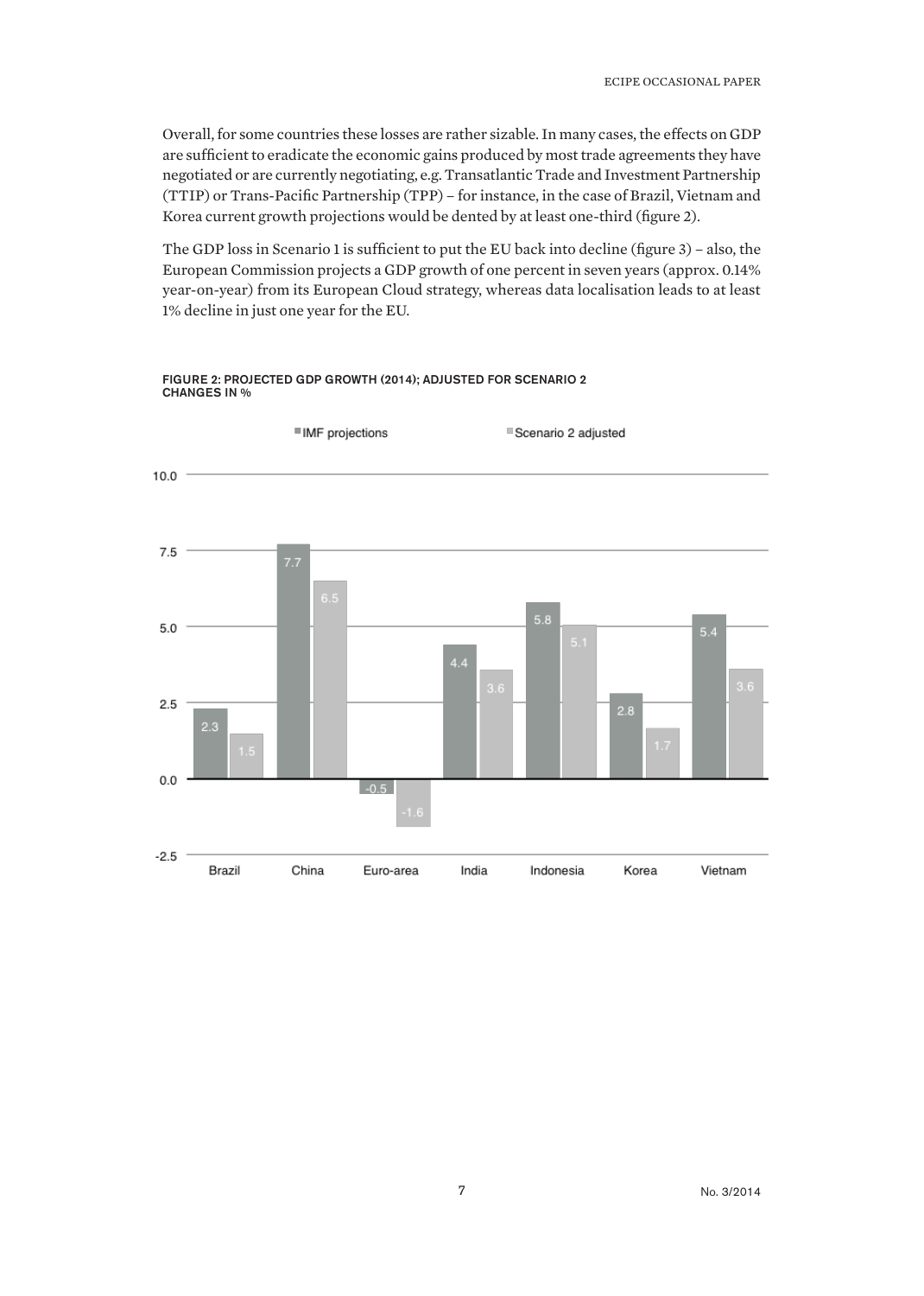

#### FIGURE 3: PROJECTED GDP GROWTH FOR THE EURO ZONE ACCUMULATED CHANGES IN % SINCE 2013

As explained above, the GTAP model also allows for an outcome analysis on investment for each country. Figure 2 sets out the results which show that considerable changes in domestic and foreign investments can be expected as a result of the deteriorated regulatory environment. The figure shows that Brazil and the EU would suffer most from lower investments under both scenarios. One potential reason is that both economies are very investment intensive in those services (and goods) sectors which rely on data services the most. Other countries such as China, India and Indonesia would experience an equal loss in investment under both scenarios albeit still substantial. Korea reports a large difference between both scenarios.



FIGURE 4: GTAP SIMULATIONS ON INVESTMENTS FOR SELECTED COUNTRIES. CHANGES IN %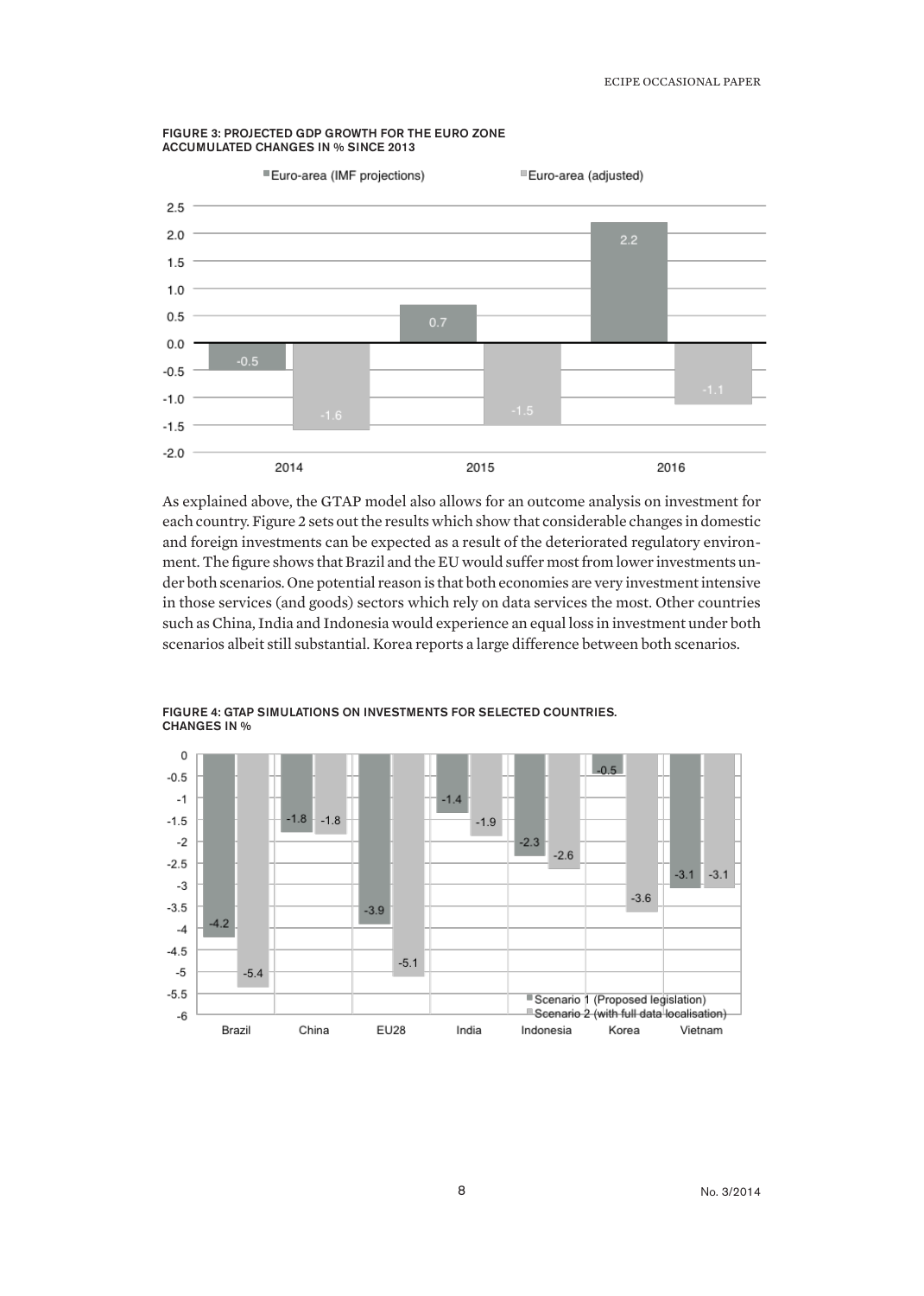Figure 5 finally sets out the changes for trade, both in terms of total exports, goods exports and services exports. First we note that the exports effects are lower than the investment changes reported in Figure 2. A second interesting issue with regards to the trade effects is that for some countries such as Brazil, China and Indonesia, but also Korea and Vietnam the negative effects on goods exports are greater than for services. This is most likely due to the fact that none of the selected countries are services-driven economies, with the exception of the EU where the services exports losses are greater.



FIGURE 5: GTAP SIMULATIONS ON EXPORTS FOR SELECTED COUNTRIES. CHANGES IN %

Overall, the welfare losses that are incurred are mostly derived from higher prices and displaced domestic demand that cannot be met by supply. Table 2 finally sets out the total and per capita nominal costs for each scenario based on our GTAP calculations. One can see that the welfare losses in China (61.6-63.8 bn US\$) and the EU (80-193 bn US\$) are greatest, followed by Korea (5.3-15.9 bn US\$), Brazil (4.7-15 bn US\$) and India (3.1-14.5 bn US\$)) Both Vietnam and Indonesia are least affected in nominal terms, although this does not mean that their economies would not suffer significantly, in particular noting the changes in GDP and variance in median incomes of some of the countries.

|                            | Brazil     | China                | <b>EU28</b> | India       | Indonesia  | Korea       | Vietnam    |
|----------------------------|------------|----------------------|-------------|-------------|------------|-------------|------------|
| Scenario 1                 | $-4.7$ bn. | $-61.6 \text{ bn}$ . | $-80$ bn.   | $-3.1$ bn.  | $-2.7$ bn. | $-5.3$ bn.  | $-1.5$ bn. |
| Scenario 2                 | $-15$ bn.  | $-63.8$ bn.          | $-193$ bn.  | $-14.5$ bn. | $-3.7$ bn. | $-15.9$ bn. | $-1.5$ bn. |
| Scenario 1<br>(per worker) | $-48.9$    | $-80.7$              | $-333.9$    | $-6.7$      | $-24.9$    | $-218.6$    | $-31.5$    |
| Scenario 2<br>(per worker) | $-156.1$   | $-83.6$              | $-805.6$    | $-31.5$     | $-34.1$    | $-655.7$    | $-31.5$    |

TABLE 2: WELFARE EFFECTS FROM DATA LOCALISATION AND PRIVACY BARRIERS IN CURRENT US\$

Table 2 also gives numbers on the welfare costs of data regulation per worker. This negative effect also varies substantially. Nominal figures for the EU and Korea seem large whereas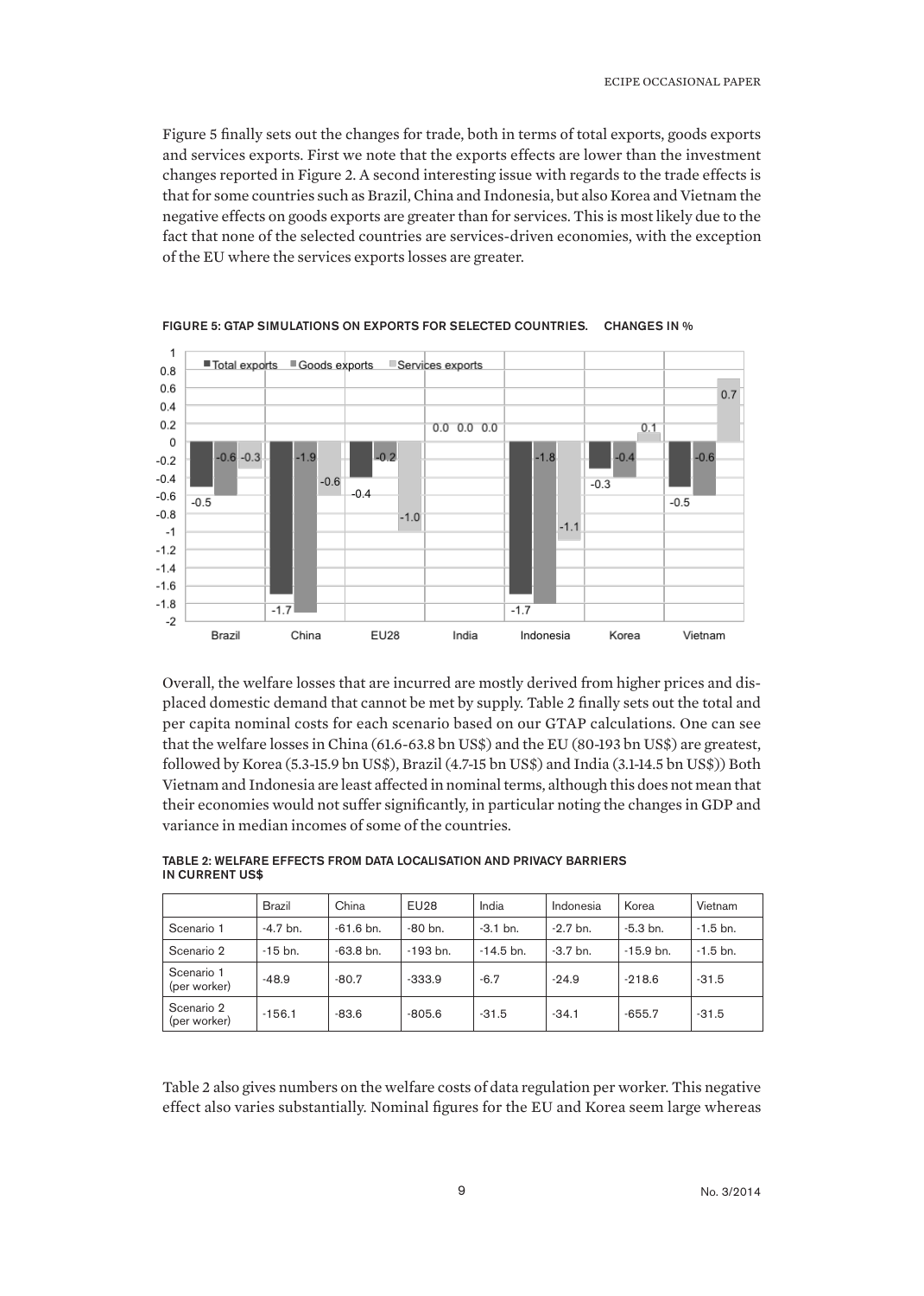those for Vietnam, India and Indonesia seem low. Yet, it should be taken into account that the average worker's salary is much lower in the latter countries. To give an example, using comparable average workers' salaries across countries the negative welfare effect would still cost the Indian worker almost 11 percent of one average month salary. Similarly, for China, this impact would come down to almost 13 percent, and even much higher for Korea and Brazil – around 20 percent for both economies.

## **CONCLUSION**

Industry and internet advocates have warned against an Internet which is fragmented along national borderlines. Some of them are going as far as calling balkanisation the greatest threat to the Internet today, even greater than censorship.<sup>9</sup> One comprehensive study by Chander and Lê (2014) from the California International Law Centre established that data localisation "threatens the major new advances in information technology – not only cloud computing, but also the promise of big data and the Internet of things".10 It is not unlikely that future trade agreements will include disciplines against data localisation requirements, as there are often less trade-restrictive measures available to address privacy and security.

However, the more immediate effect of data localisation measures – the impact on economic recovery and growth – is even more dangerous. As this study has shown, this impact is a direct consequence of the complex relations between cross-border data flows, supply chain fragmentation and domestic prices. These are complexities that are generally not understood by policymakers, who are often in the field of security and privacy law, rather than international trade. The findings regarding the effects on GDP, investments and welfare from data localisation requirements and discriminatory privacy and security laws are too considerable to be ignored in policy design. It is also reasonable to assume that SMEs and new firms are the first to be displaced from the market, as they lack resources to adapt to the regulatory changes.

In the current security policy context, many regulators and privacy advocates stress the importance of discretion to tackle problems at a national level (e.g. NetMundial 2014 draft conclusions)<sup>11</sup>. The economic evidence however proves that unilateral trade restrictions are counterproductive in the context of today's interdependent globalized economy. The selfincurred losses make data localisation a policy that unilaterally puts the country at a relative loss to others while the possibilities for offsetting the negative impact through trade agreements or economic stimulus are relatively limited over the long term.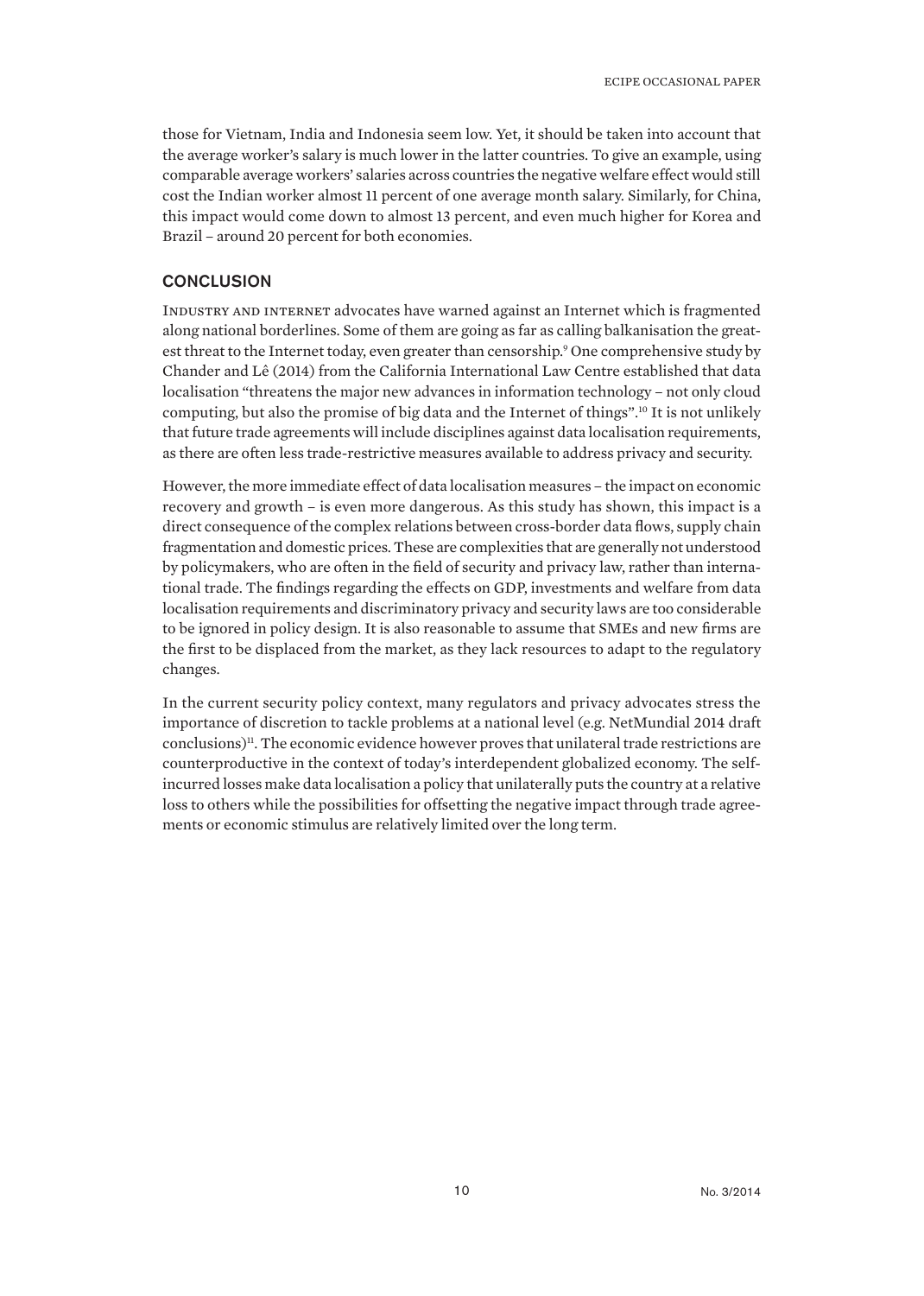## ANNEX I

Brief overview of proposed and enforced acts reviewed

#### *Brazil*

The Brazilian internet law "Marco da Civil" started out its life as a crowdsourced legislative proposal in 2009. While it emphasised the fundamental principles of internet freedom and net neutrality, following revelations that Brazilian entities had been subject to US surveillance, new privacy related amendments were made to the bill, including strict consent requirements for data collection, internet users' right to be forgotten and a clear data localisation provision – the controversial article 12, which was later withdrawn.

## *China*

The existence of a plethora of overlapping data privacy laws has traditionally made compliance a very difficult issue in China. Driven by an increasing number of reports on identity theft and illegal trade in personal data,<sup>12</sup> rather than surveillance concerns, China has however taken steps towards privacy reforms – the 'Resolution relating to Strengthening the Protection of Information on the Internet' of December 2013 includes general rules for internet service providers (ISPs) and other businesses prohibiting the collection of personal data without consent and the illegal transfer or sale of personal information to third parties.<sup>13</sup> In the same year, the Standardisation Administration and the General Administration of Quality Supervision, Inspection, and Quarantine published new national standards that prohibit overseas transfers of data to an entity absent express user consent, government permission, or other explicit legal or regulatory permission. Despite the voluntary character of these guidelines, they serve as "regulatory baseline" for law enforcement and are de facto data localisation laws for all business sectors.14 The People's Bank of China (PBOC) has also issued a 'Notice to Urge Banking Financial Institutions to Protect Personal Financial Information',<sup>15</sup> which explicitly prohibits off-shore storing, processing or analysis of any personal financial information of Chinese citizens; meanwhile the Ministry of Industry and Information Technology (MIIT) has banned collection of personal data without consent or without 'specific and clear purpose'.16 'The Telecommunications and Internet Personal User Data Protection Regulation' also requires regular risk impact assessments to be conducted by data processors.

#### *The European Union*

In January 2012, the European Commission proposed a reform of the EU's data protection regime, which is currently based on the 1995 Data Protection Directive. The aim of the new proposal, dubbed the General Data Protection Regulation (GDPR), is to establish a single European-wide data protection law. Aside from simplifying administrative procedures and centralizing supervisory authority, GDPR also introduces strict consent requirements, a right to review, a right to be forgotten, and the obligation for businesses to appoint a data protection officer (DPO) and perform an annual data protection impact assessment (DPIA). If implemented, the GDPR reform could lead to a stoppage of cross-border data flows from the EU to important data processing countries such as the US and India, which are deemed to have adequate data privacy safeguards in place under the EU's current regime.

Aside from GDPR, the Commission has also adopted a strategy for "Unleashing the Potential of Cloud Computing in Europe". The strategy aims to unify rules and standards related to cloud computing within Europe. If these standards will be designed in a way that decreases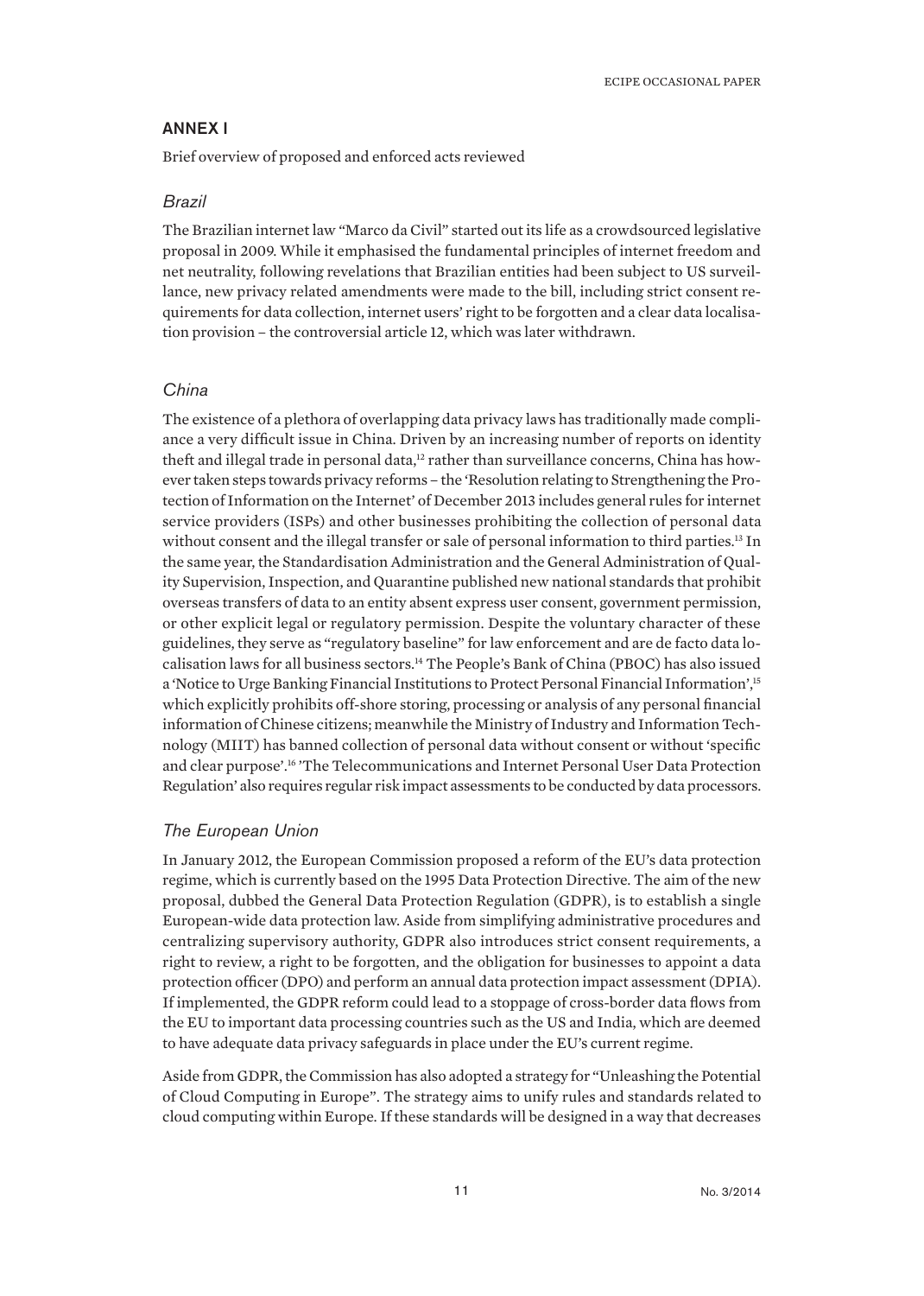the interoperability with other countries' regulatory regimes, this could lead to a de facto data localization.

#### *India*

In 2011, the Indian Ministry of Communications and Technology implemented certain provisions of the 2000 Information Technology Act by publishing privacy rules. These Reasonable Security Practices and Procedures and Sensitive Personal Data or Information Rules introduced a strict consent requirement that only allows for sensitive personal data to be transferred abroad when "necessary" or when the individual's consent has been obtained.<sup>17,18</sup> These rules also introduced the right to access and review personal information that a company holds. The mercantilist intent of the law is clear, as the government of India issued a clarification to emphasise that the rules do not apply to its expanding outsourcing business.<sup>19</sup> The laws have also been amended with a data retention requirement (with duration at the discretion of the government) for intermediaries that so far has not been implemented.

National media in India have reported that the National Security Council Secretariat (NSCS) is considering proposals that incorporate strong elements of data localisation, mandating all email providers to set up local servers, or that "all data generated from within India should be hosted in these India-based servers and this would make them subject to Indian laws." The strategy also includes creating an Indian email service and ensuring Internet traffic data is routed within India as much as possible, including precedents of forced data localisation for selective cases and services, e.g. BlackBerry mail services in 2012.<sup>20</sup>

#### *Indonesia*

ata protection is covered by Law No. 11 of 2008 regarding Electronic Information and Transaction (the 'EIT Law') and Government Regulation No. 82 of 2012 regarding the Provision of Electronic System and Transaction ('Reg. 82'), which went into force on 15 October 2012. In order to collect and process data, the data controller needs a legitimate reason for collection and the individual's consent.<sup>21</sup> Regulation 82 further requires a broad and undefined group of companies, "electronic systems operators for public service" to set up a data centre and disaster recovery centre in Indonesian territory for the purpose of law enforcement and data protection. The scope of this requirement is unclear however, as electronic systems operators for public service are not clearly defined. Draft Regulation Concerning Registration Procedure of Electronic System Provider' and January 2014 Draft Regulation with Technical Guidelines for Data Centres contain same ambiguity, although a ministry spokesperson was quoted saying: "[the draft] "covers any institution that provides information technologybased services."22

#### *Korea*

In the Republic of Korea, the Personal Information Protection Act (PIPA) has been in force since 30 September 2011 and covers all sectors. In addition, the sector-specific Act on Promotion of Information and Communication Network Utilisation and Information Protection ('IT Network Act') regulates the collection and use of personal data by IT service providers.23 Under these acts, every data handler (including businesses, individuals and government agencies) must appoint a data protection officer (DPO), and consent must be obtained both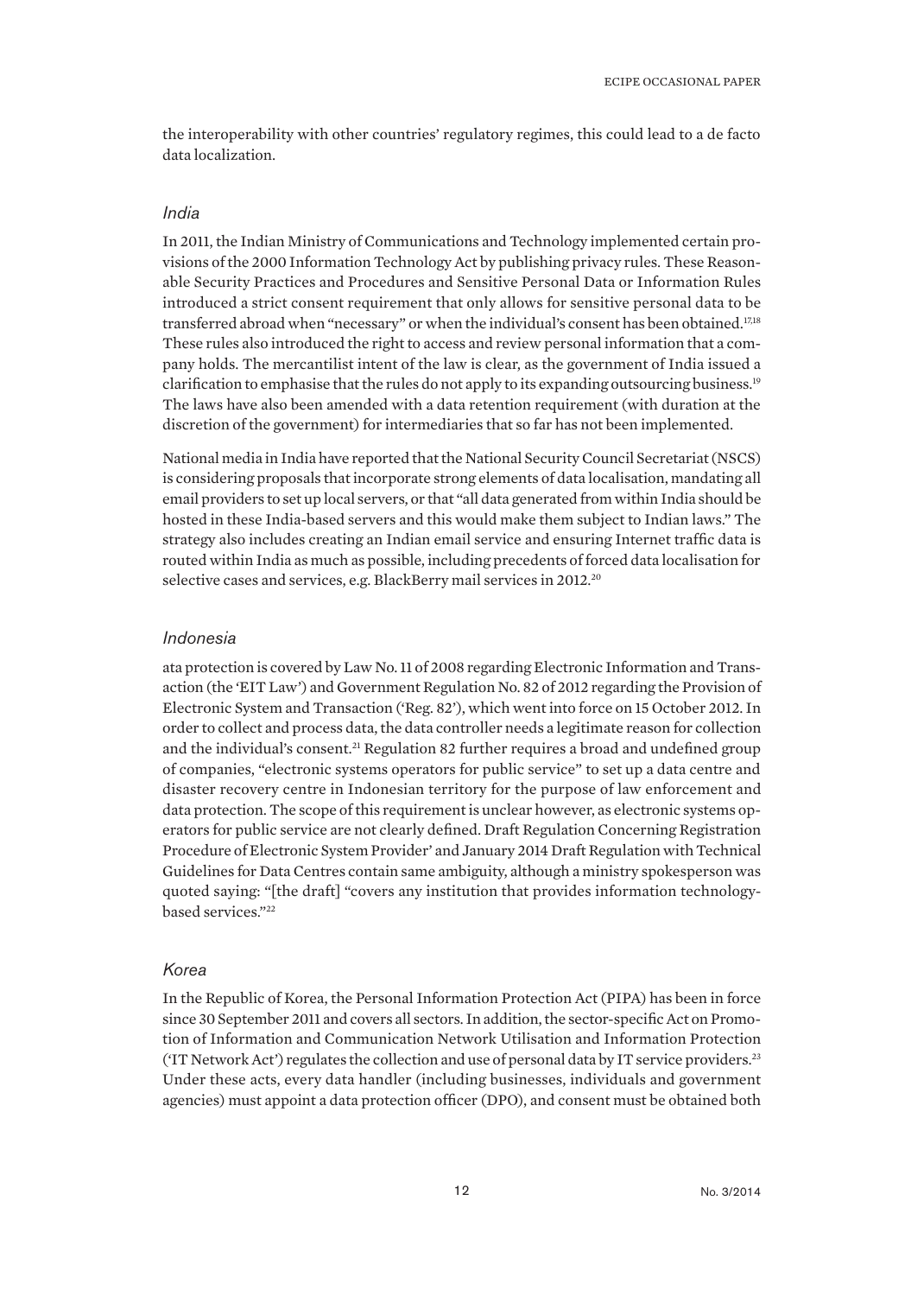for the initial collection and processing of personal data and prior to any transfer abroad or to third parties. PIPA gives individuals the right to review and delete personal data that pertain to them and obliges data handlers to notify the data subjects without delay in case of a data breach. If the number of individuals affected exceeds 10,000, the data handler must also notify the relevant authorities. In addition, Korea prohibits the outsourcing of data-processing activities to third parties in the financial services industry. Banks can therefore only process financial information related to Korean customers in-house, either in Korea or abroad.

#### *Vietnam*

In 2013, the Vietnamese government issued Decree 72, on Management, Provision, and Use of Internet Services and Information Content Online, which came into effect on September 1<sup>st 24</sup> The Decree's main aim seems to have been to tighten the government's grip on the Internet and limit free expression, $25$  with a broad range of prohibitions under article 5 including opposing the state. The Decree requires ISPs to obtain a license and to register with the Ministry of Information and Communications before providing online services, and all organisations establishing 'general websites', social networks and companies providing services across mobile networks are required to establish at least one server inside the country containing the entire history of 'information posting activities on general information websites (…) and sharing on social networks.'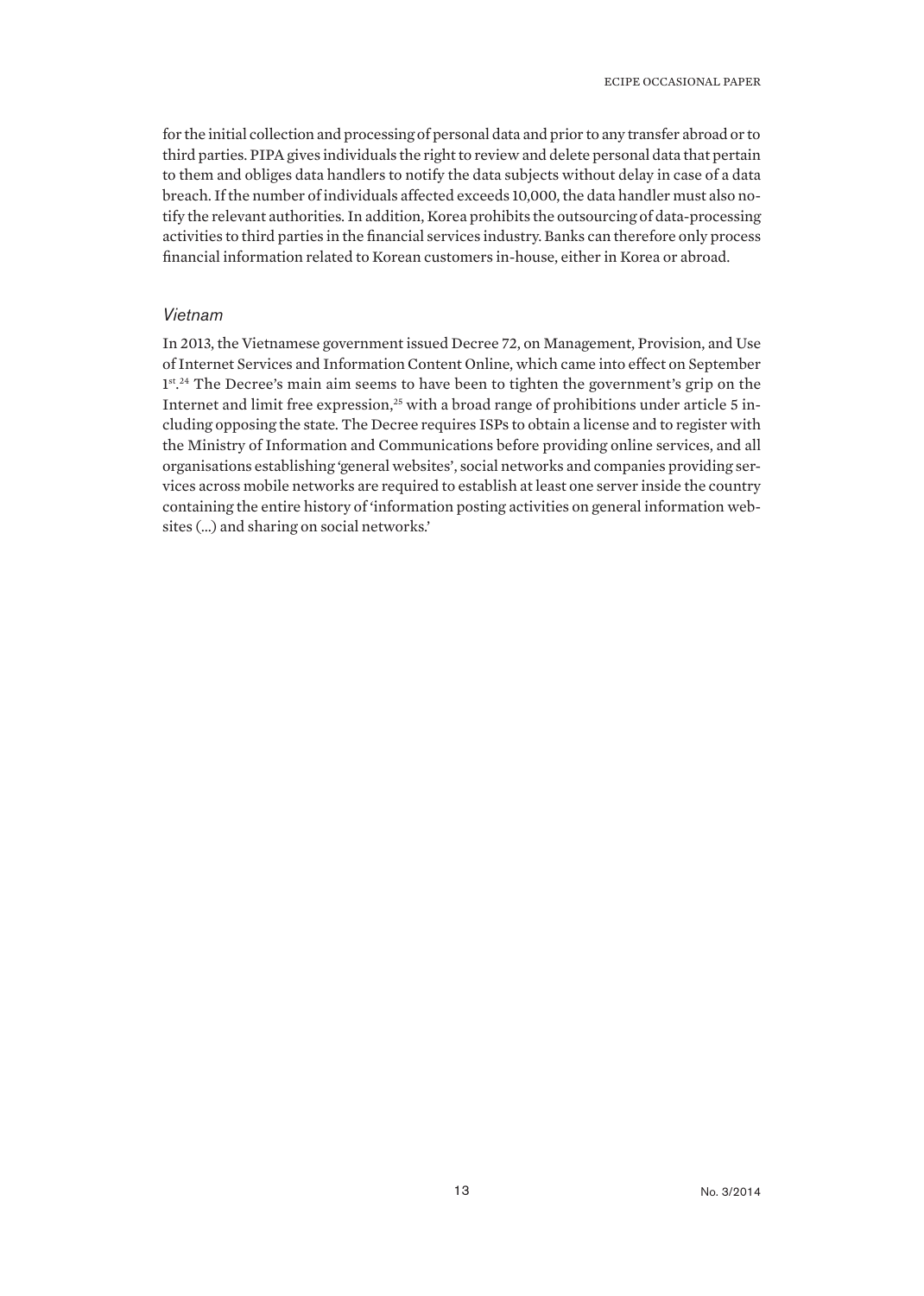## ANNEX II **Description of the GTAP8 model**

#### *1. The Model*

The model applied in this study is GTAP 8, a computable general equilibrium (CGE) model.26 The most recent model setting accounts for inter-sectoral linkages between 129 regions while capturing inter-regional trade flows of 57 commodities. The framework thus allows for a general equilibrium analysis of the economic effects (e.g. GDP effects and changes in trade flows) resulting from the regulation of cross-border data flows. In this model, regional production is characterized by constant returns to scale and perfect competition. Private demand is represented by non-homothetic consumer demands. The structure of foreign trade is based on the so-called Armington assumption, which implies imperfect substitutability between domestic and foreign goods.

The most recent GTAP 8 dataset includes national input-output data as well as trade, tariff and demand structures. The model's base data are primarily benchmarked to 2007. Trade data are based on 2004 and 2007 values while the reference year of protection data is 2007 (see Narayanan et al 2012).<sup>27</sup> Like any applied economic model, this model is based on a number of assumptions. In order to account for recent changes in regional macroeconomic variables, the GTAP 8 dataset on the global economy is extrapolated to 2014.

The exogenous variables used for the extrapolation are macroeconomic variables, i.e. the size of GDP, total population, labour force, total factor productivity and capital endowment as provided by the well recognised database of the French research center in international economics (CEPII), which is documented by Fouré et al (2012).We apply the estimates of these macroeconomic data projections in order to calculate the "best estimate" of the global economy in 2014. Preferences and production structures as described by the model's structural parameters have been left unmodified.

The model we use in this study is comparative static. This model does not account for endogenous productivity growth and may thus under-predict welfare effects, economic growth and increases in trade flows that result from the imposition of NTB's due to regulations of crossborder data flows.<sup>28</sup> The interdependence between, on the one hand, productivity growth and, on the other hand, exports, imports and investment is neglected in static CGE models.

## *2. Treatment of Investment*

GTAP is a pure "real goods model" that does not account for financial instruments. Thus, the standard GTAP model does not take into consideration supply-side impacts of capital market conditions. In the model, investors are represented by a global bank allocating regional savings and investments around the world. Investment itself is represented by a stock of "capital goods" (CGDS), which is treated as a commodity that is purchased by the global bank and allocated to regions following a return-equalising rule. The capital goods commodity does not employ any primary factors of production. It rather absorbs a mix of intermediate goods such as construction, machinery equipment, vehicles, and services etc. In addition, capital goods cannot be traded across regions. Instead regional capital goods formation is determined be regional savings, which are absorbed by the global bank and reallocated to regions thereafter.29 For a detailed description of the treatment of capital goods in GTAP see Malcom (1998).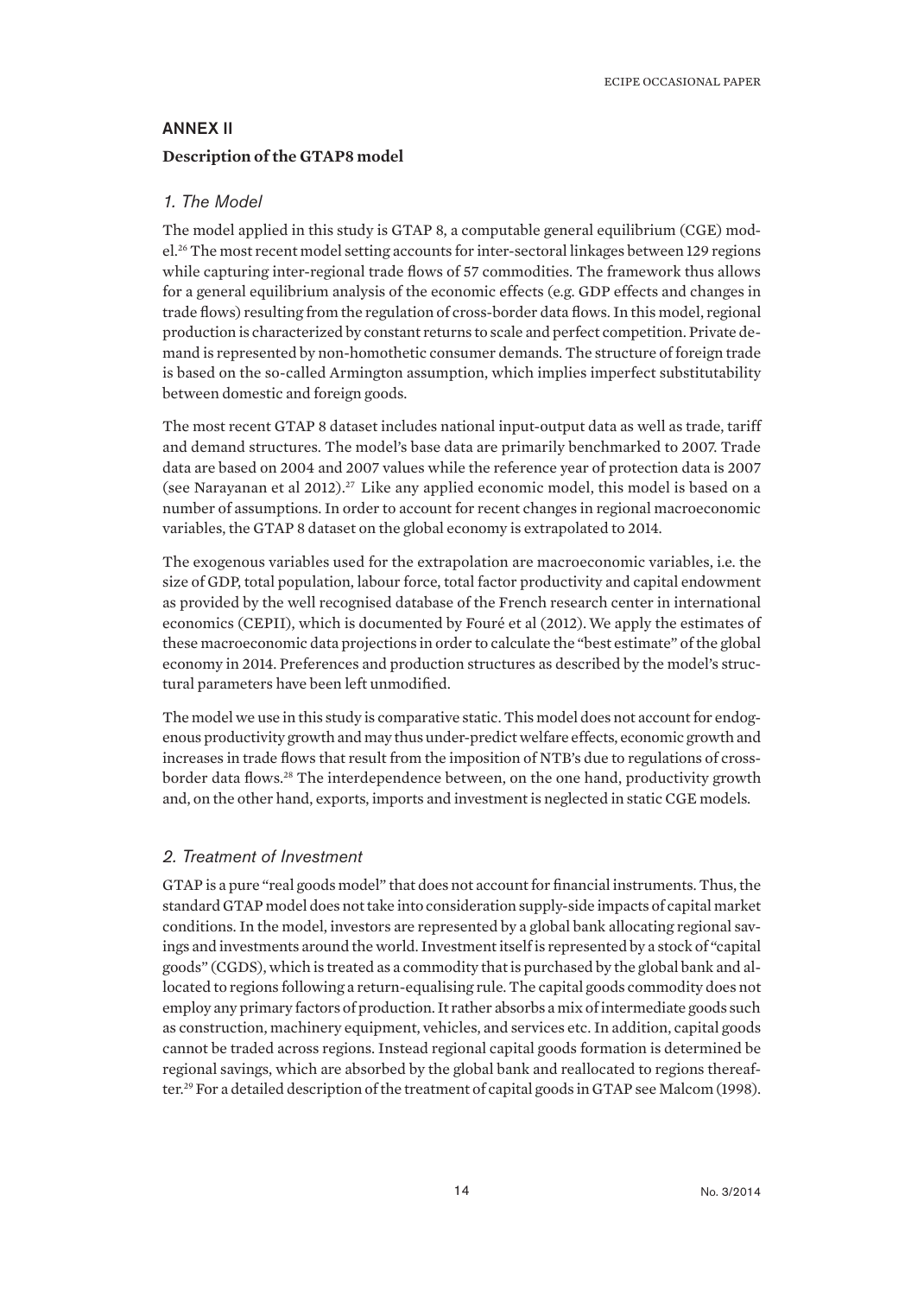In order to estimate the economic impact of decreasing returns on capital due to data localisation barriers to trade, we follow an indirect expected rate of return approach. It is assumed that the global bank allocates investment across regions in such a way that risk-adjusted rates of returns are equalised across regions. Thus, in GTAP a change of the expected rate of return in a given region results in corresponding changes in the amount of regional investment. The underlying assumption is that equilibrium rates of returns on investment are equal across regions and equal to a global rate of return. In addition, it is assumed that expected returns in a specific region will fall as the amount of investment rises. Thus, a difference between the global rate of return and a region's rate of return triggers a reallocation of investment across regions until regional rates of investment are equalised again. The difference between riskadjusted regional rates of return can be read as a region-specific risk premium decreasing the region's attractiveness to investors. In line with this assumption, an increase in regional investment risk reduces capital goods formation and decreases demand for factor inputs to investment in the region concerned. At the same time, investment would increase in regions not affected by decreasing investor appetite.

The results of our experiment only have indicative character, meaning that we are not able to forecast the precise investment effect due to data localisation barriers to trade mainly for two reasons: 1) The shortcomings in the treatment of investment in GTAP and 2) the transformation of expected returns on investment into investors risk appetite, which is an empirical problem in general. Yet, the methodology we apply allows us to forecast and trace the direction of investment flows.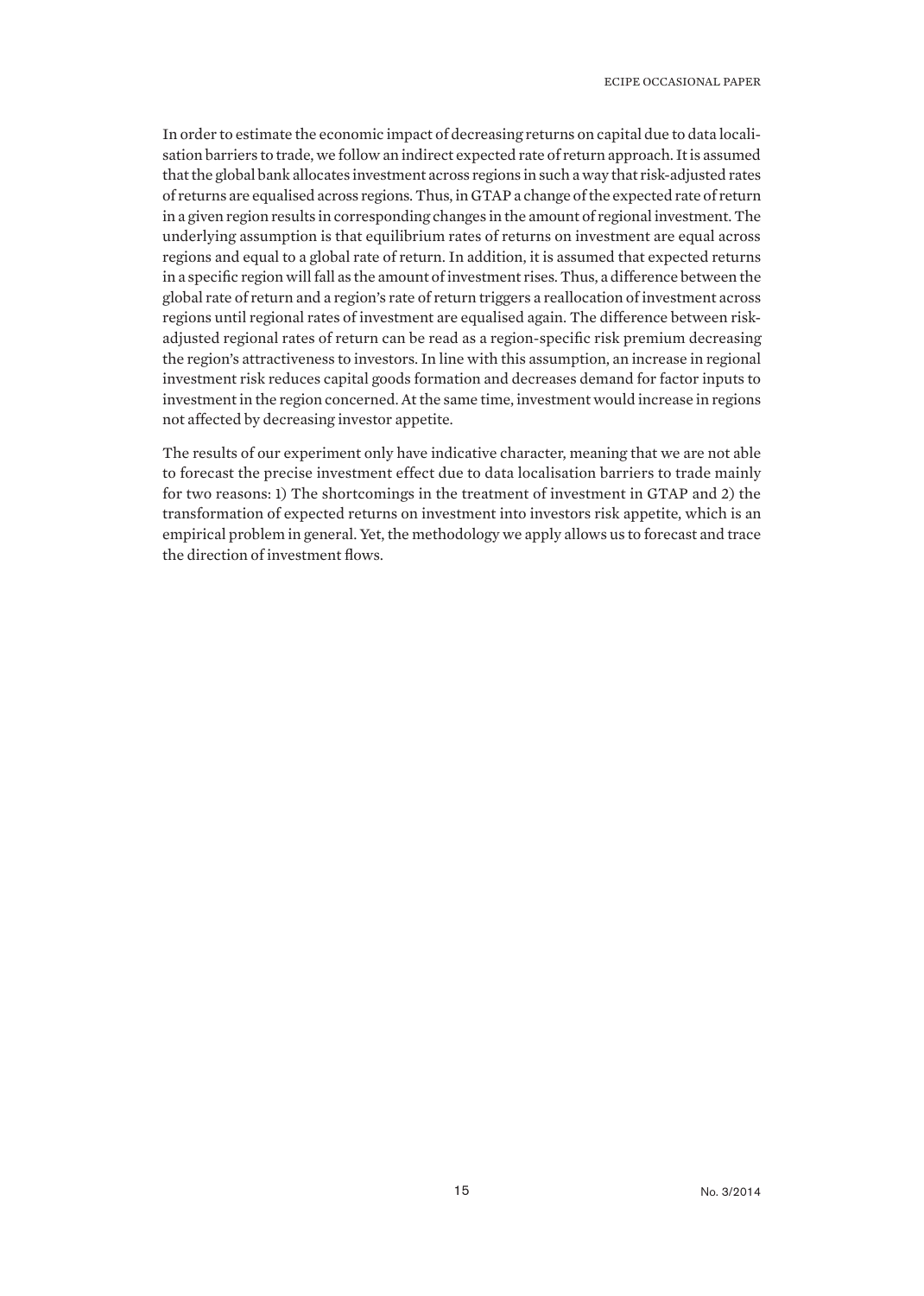#### **BIBLIOGRAPHY**

Andriamananjara, Dean, Feinberg, Ferrantino, Ludema, Tsigas (2004), The Effects of Non-Tariff Measures on Prices, Trade, and Welfare: CGE Implementation of Policy-Based Price Comparisons, USITC Economics Working Paper No. 2004-04-A.

Asia Sentinel, Indonesia May Force Web Giants to Build Local Data Centers, 27.01.2014, accessed at http://www.asiasentinel.com/econ-business/indonesia-web-giants-local-datacenters/, 12.04.2014.

Cassells, Meister, Cost and trade impacts of environmental regulations: effluent control and the New Zealand dairy sector. The Australian Journal of Agricultural and Resource Economics 45 (2), p. 257-274, 2001

A. Chander, U. P. Lê, Breaking the Web: Data Localization vs. the Global Internet, Working Paper 2014-1, California International Law Center, 12.03.2014, accessed at http://ssrn.com/ abstract=2407858, 20.03.2014.

Christensen, L., A. Colciago, F. Etro and G. Rafert (2013) "The Impact of the Data Protection Regulation in the EU", Intertic Policy Paper, Intertic.

Covington & Burling LLP, China Releases New National Standard For Personal Information Collected Over Information Systems, E-alert Global Privacy & Data Security, 15.02.2013, accessed at http://www.cov.com/files/Publication/.../China\_Releases \_New\_National\_Standard\_for\_Personal\_Information\_Collected\_Over\_Information\_Systems.pdf, 12.04.2014.

G. Cheah, Protection of personal financial information in China, Norton Rose Fulbright, October 2011, accessed at http://www.nortonrosefulbright.com/knowledge/publications/56148/protection-of-personal-financial-information-in-china, 12.04.2014.

China Copyright and Media, National People's Congress Standing Committee Decision concerning Strengthening Network Information Protection, 28.12.2012, accessed at http:// chinacopyrightandmedia.wordpress.com/2012/12/28/national-peoples-congress-standing-committee-decision-concerning-strengthening-network-information-protection/, 20.01.2014.

China Copyright and Media, Telecommunications and Internet Personal User Data Protection Regulations, 16.07.2013, accessed at: http://chinacopyrightandmedia.wordpress. com/2013/07/16/telecommunications-and-internet-user-individual-information-protection-regulations/, 20.01.2014.

L. Clark, Tim Berners-Lee: we need to re-decentralise the web, Wired, 06.02.2014, accessed at http://www.wired.co.uk/news/archive/2014-02/06/tim-berners-lee-reclaim-the-web, 20.03.2014.

Cushman & Wakefield, Data Centre Risk Index 2013, accessed at: http://www.cushmanwakefield.pt/en-gb/research-and-insight/2013/data-centre-risk-index-2013

DLA Piper, Data Protection Laws of the World, accessed at http://files.dlapiper.com/files/ Uploads/Documents/Data\_Protection\_Laws\_of\_the\_World\_2013.pdf, 15.04.2014.

Elffers, Heijden, Hezewijk, Explaining Regulatory Non-compliance: A Survey Study of Rule Transgression for Two Dutch Instrumental Laws, Applying the Randomized Response Method, Journal of quantitative criminology, volume: 19 (2003), pp. 409 – 439, accessed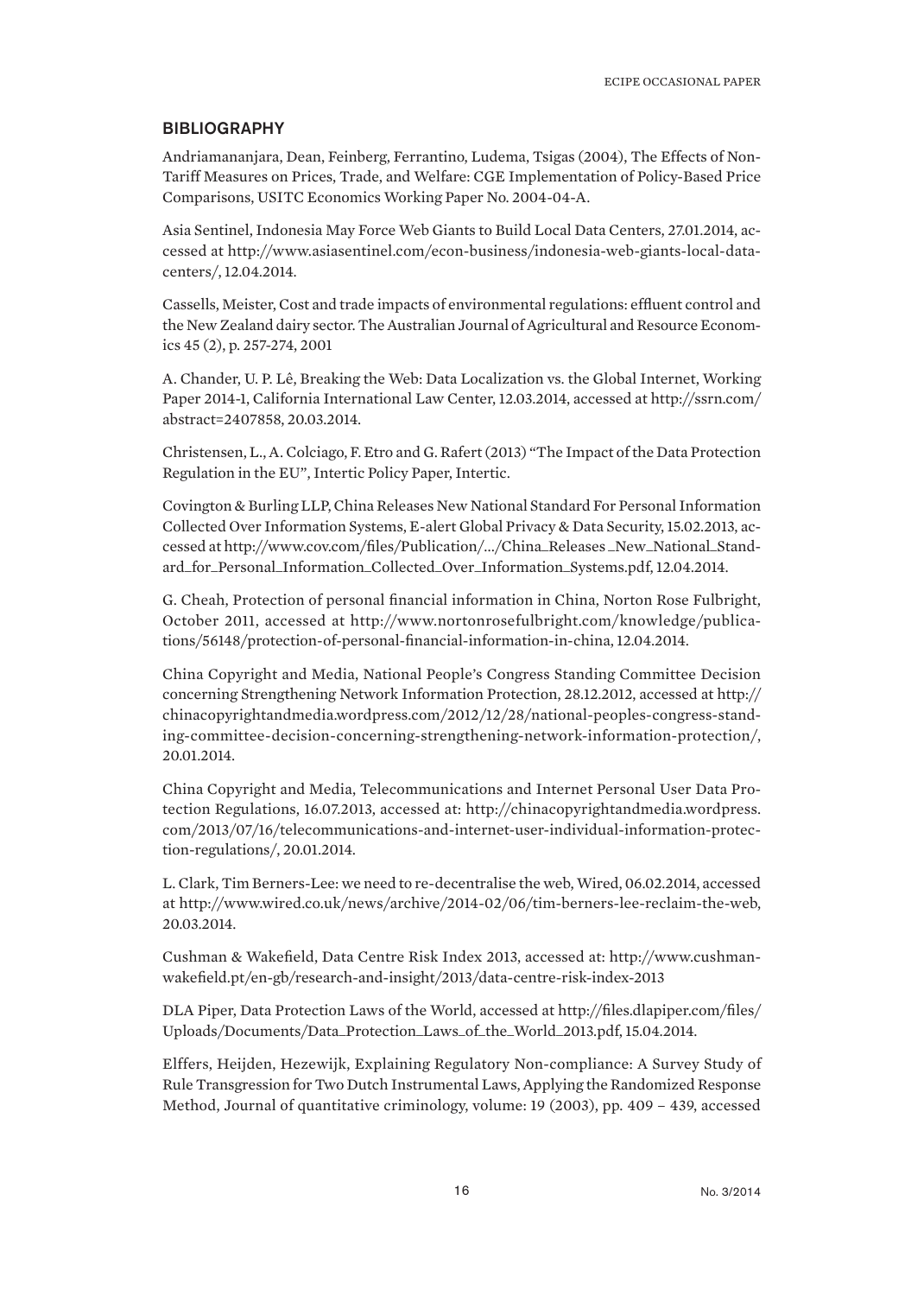from [http://igitur-archive.library.uu.nl/fss/2007-0206-201216/64.%20Explaining%20regulatory%20non-compliance.pdf ], 2003

Frost & Sullivan, Insights into Big Data and Analytics in Brazil, 2014

Koszerek, D., Havik, K., McMorrow, K., Röger, W., Schönborn, F. (2007), An Overview of the EU KLEMS Growth and Productivity Accounts

Foure, Benassy-Quere, Fontagne (2010), The world economy in 2050: a tentative picture, CEPII Working paper 2010-27.

Hertel, Tsiga, Structure of GTAP. In Global Trade Analysis : Modeling and Applications. Ed. Thomas W. Hertel, Purdue University. Cambridge University Press. 1997

Hunton & Williams LLP, Recent Data Breach Events in China, Privacy and Information Security Law Blog, 31.12.2013, accessed at https://www.huntonprivacyblog.com/2013/12/articles/recent-data-breach-events-china/, 20.01.2014.

Hunton & Williams LLP, Outsourcers Exempt from India's Privacy Regulations, Privacy and Information Security Law Blog, 24.08.2011, accessed at https://www.huntonprivacyblog. com/2011/08/articles/outsourcers-exempt-from-indias-privacy-regulations/, 18.03.2014.

Jorgenson, Ho, Stiroh, Information Technology and the American Growth Resurgence (Cambridge, MA: MIT Press), 2005

Library of Congress, Global Legal Monitor: Vietnam: Controversial Internet Decree in Effect, 06.09.2013, accessed at http://www.loc.gov/lawweb/servlet/lloc\_news?disp3\_l205403690\_ text, 13.12.2013.

Malcolm, G. (1998), Modeling Country Risk and Capital Flows in GTAP, GTAP Technical Paper No. 13.

V. Manuturi, B. Gokkon, Web Giants to Build Data Centers in Indonesia?, 15.01.2014, The Jakarta Globe, accessed at http://www.thejakartaglobe.com/news/web-giants-to-builddata-centers/, 02.03.2014

C. C. Miller, Google Pushes Back Against Data Localization, Bits Blog New York Times, 24.01.2014, accessed at http://bits.blogs.nytimes.com/2014/01/24/google-pushes-backagainst-data-localization/, 27.03.2014.

Narayanan, G., Badri, Angel A. and McDougall, R., Eds., Global Trade, Assistance, and Production: The GTAP 8 Data Base, Center for Global Trade Analysis, Purdue University, 2012

Rakotoarisoa, M. A. (2011), A Contribution to the Analyses of the Effects of Foreign Agricultural Investment on the Food Sector and Trade in Sub-Saharan Africa.

M. Palmedo, Vietnam's Decree 72 on Internet Services Aims to Fight Piracy, Raises Human Rights Concerns, infojustice.org, 02.09.2013, accessed at http://infojustice.org/archives/30620, 27.03.2014.

PTI, RIM finally sets up Blackberry server in Mumbai, 20.02.2012, accessed at http:// timesofindia.indiatimes.com/tech/tech-news/RIM-finally-sets-up-BlackBerry-server-in-Mumbai/articleshow/11963492.cms, 20.03.2014.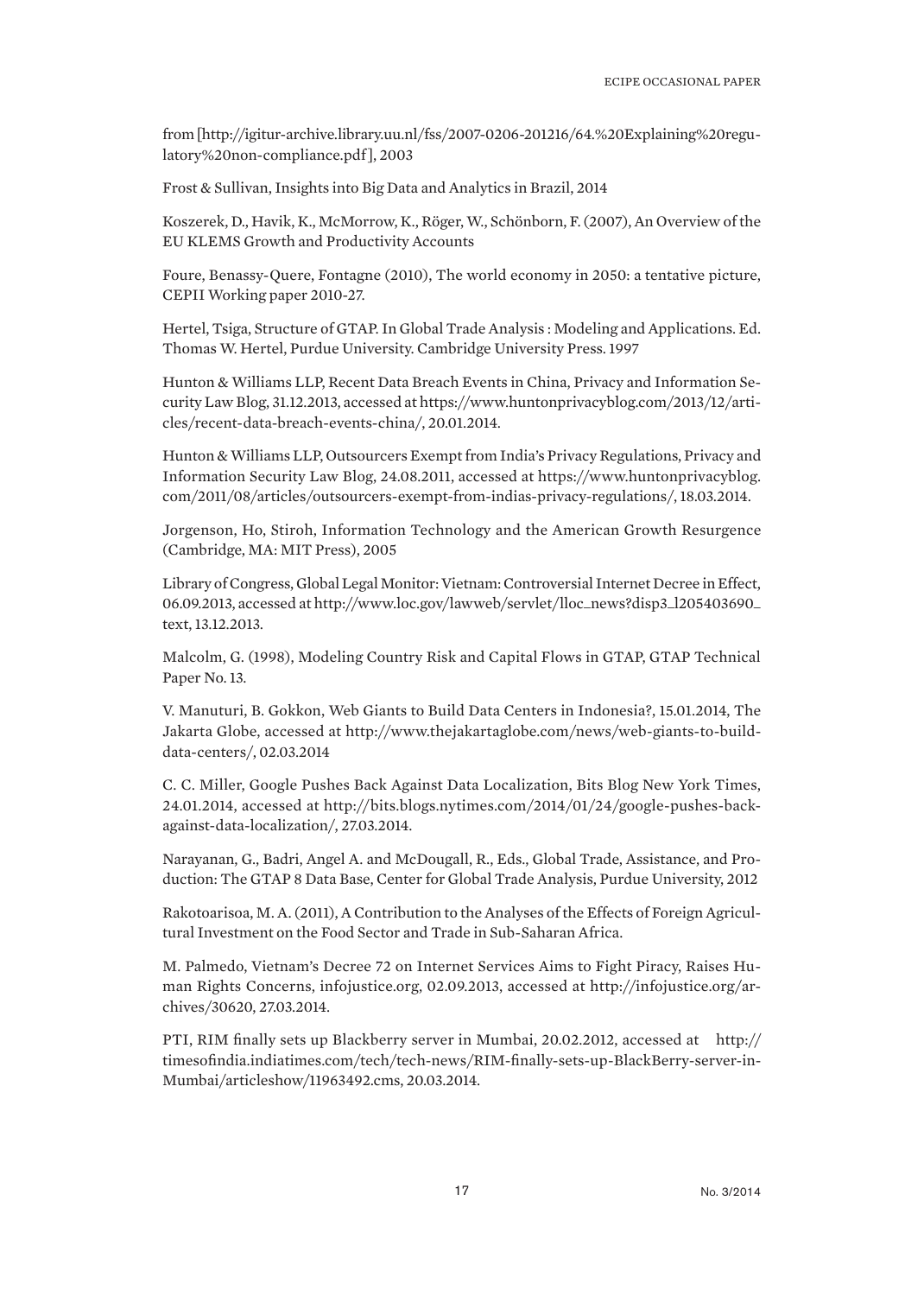Thanguvalu, S. M. and Rajguru, G. (2004), Is There an Export or Import- Led Productivity Growth in Rapidly Developing Countries? A Multivariate VAR Analysis, Applied Economics, Vol. 36, pp. 1083-1093.

UK Ministry of Justice (2012) "Impact Assessment for the Proposal for an EU Data Protection Regulation", London: UK Government.

US Bureau of Economic Analysis, Input and Output Accounts Data, 2007

Xu, Zhu, Gibbs, Global technology, local adoption: A cross-country investigation of Internet adoption by companies in the United States and China, Electronic Markets, 2004

## ENDNOTES

1. European Commission, Staff Working Paper, SEC (2012) 72 final

2. OECD (2013), Product Market Regulation Database, www.oecd.org/economy/pmr

3. Data on TFP and prices for each sector are taken from EUKLEMS, whereas intensities of data services for each sector are based on US input/output use tables from the US Bureau of Economic Analysis (BEA).

4. Christensen, L., A. Colciago, F. Etro and G. Rafert , The Impact of the Data Protection Regulation in the EU, Intertic Policy Paper, Intertic, 2013; UK Ministry of Justice, Impact Assessment for the Proposal for an EU Data Protection Regulation, UK Government, 2012

5. Cushman & Wakefield, Data Centre Risk Index 2013, accessed at: http://www.cushmanwakefield.pt/en-gb/ research-and-insight/2013/data-centre-risk-index-2013

6. Frost & Sullivan, Insights into Big Data and Analytics in Brazil, 2014

7. Xu, Zhu, Gibbs, Global technology, local adoption: A cross-country investigation of Internet adoption by companies in the United States and China, Electronic Markets, 2004

8. Computer Economics, 2011

9. L. Clark, Tim Berners-Lee: we need to re-decentralise the web, Wired, 06.02.2014, accessed at http:// www.wired.co.uk/news/archive/2014-02/06/tim-berners-lee-reclaim-the-web, 20.03.2014.

10. A. Chander, U. P. Lê, Breaking the Web: Data Localization vs. the Global Internet, Working Paper 2014-1, California International Law Center, 12.03.2014, accessed at http://ssrn.com/abstract=2407858, 20.03.2014.

11. Netmundial draft conclusions, section I, art 4

12. Hunton & Williams LLP, Recent Data Breach Events in China, Privacy and Information Security Law Blog, 31.12.2013, accessed at https://www.huntonprivacyblog.com/2013/12/articles/recent-data-breach-eventschina/, 20.01.2014.

13. China Copyright and Media, National People's Congress Standing Committee Decision concerning Strengthening Network Information Protection, 28.12.2012, accessed at http://chinacopyrightandmedia.wordpress.com/2012/12/28/national-peoples-congress-standing-committee-decision-concerning-strengtheningnetwork-information-protection/, 20.01.2014.

14. Covington & Burling LLP, China Releases New National Standard For Personal Information Collected Over Information Systems, E-alert Global Privacy & Data Security, 15.02.2013, accessed at http://www.cov.com/ files/Publication/.../China\_Releases \_New\_National\_Standard\_for\_Personal\_Information\_Collected\_Over\_Information\_Systems.pdf, 12.04.2014.

15. G. Cheah, Protection of personal financial information in China, Norton Rose Fulbright, October 2011, accessed at http://www.nortonrosefulbright.com/knowledge/publications/56148/protection-of-personal-financial-information-in-china, 12.04.2014.

16. China Copyright and Media, Telecommunications and Internet Personal User Data Protection Regulations, 16.07.2013, accessed at: http://chinacopyrightandmedia.wordpress.com/2013/07/16/telecommunicationsand-internet-user-individual-information-protection-regulations/, 20.01.2014.